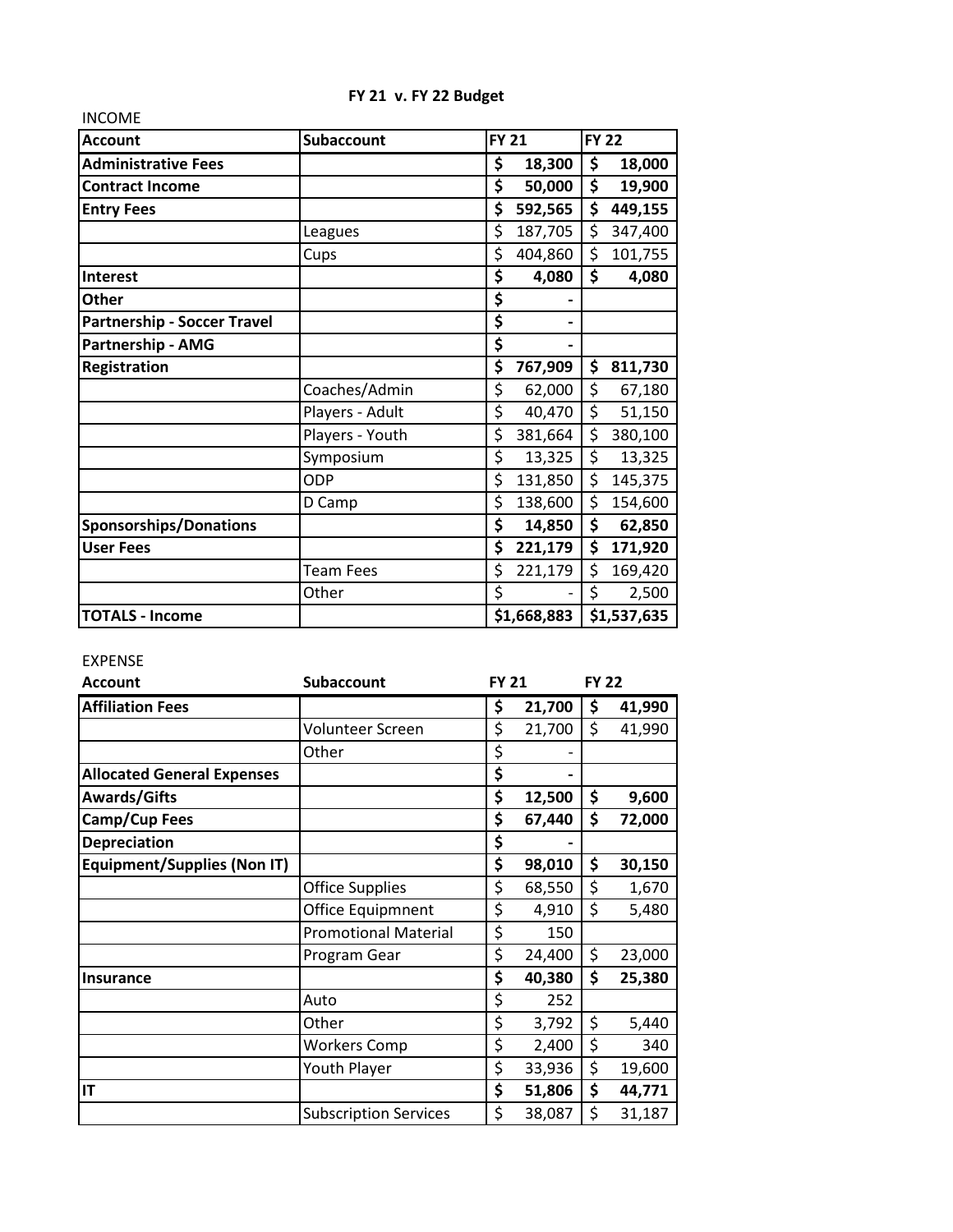|                                  | Equipment                       | \$                     | 3,999   | \$                                  | 3,999   |
|----------------------------------|---------------------------------|------------------------|---------|-------------------------------------|---------|
|                                  | <b>Cell Phones</b>              | \$                     | 9,720   | \$                                  | 9,585   |
| <b>Miscellaneous</b>             |                                 | \$                     | 100     | \$                                  | 100     |
| <b>Non Employee Compensation</b> |                                 | \$                     | 348,190 | \$                                  | 252,650 |
|                                  | Referees                        | \$                     | 241,600 | \$                                  | 158,650 |
|                                  | Coaches                         | \$                     | 85,350  | \$                                  | 60,600  |
|                                  | Other                           | \$                     | 21,240  | $\overline{\boldsymbol{\varsigma}}$ | 33,400  |
| <b>Payroll Expenses</b>          |                                 | \$                     | 619,840 | \$                                  | 630,492 |
|                                  | <b>Health Insurance</b>         | \$                     | 20,400  | \$                                  | 18,504  |
|                                  | AD Fee                          | \$                     | 39,900  | $\overline{\boldsymbol{\zeta}}$     | 39,996  |
|                                  | <b>FlexPlan Contribution</b>    | \$                     | 6,801   | \$                                  | 5,196   |
|                                  | Life                            | \$                     | 384     | \$                                  | 396     |
|                                  | <b>SIMPLE</b>                   | \$                     | 1,375   | \$                                  | 12,996  |
|                                  | <b>STD</b>                      | \$                     | 1,380   | \$                                  | 1,404   |
|                                  | Salary                          | \$                     | 549,600 | \$                                  | 552,000 |
| <b>Player Fees</b>               |                                 | \$                     | 84,850  | \$                                  | 112,324 |
|                                  | Adult                           | \$                     | 26,762  | \$                                  | 32,820  |
|                                  | Youth                           | \$                     | 58,088  | \$                                  | 79,504  |
| <b>Postage/Printing</b>          |                                 | \$                     | 1,090   | \$                                  | 670     |
| Postage                          |                                 |                        |         |                                     |         |
| Printing                         |                                 |                        |         |                                     |         |
| <b>Professional Services</b>     |                                 | \$                     | 7,000   |                                     |         |
| <b>Professional Development</b>  |                                 | \$                     | 8,070   | \$                                  | 7,395   |
|                                  | Membership dues                 | \$                     | 2,045   | $\overline{\varsigma}$              | 1,345   |
|                                  | <b>Registration fees</b>        | \$                     | 2,600   | \$                                  | 1,975   |
|                                  | Internal meeting expense        | $\overline{\xi}$       | 1,475   | $\overline{\xi}$                    | 4,075   |
|                                  | <b>External meeting expense</b> | \$                     | 1,950   |                                     |         |
|                                  | Other                           | \$                     |         |                                     |         |
| Rental                           |                                 | \$                     | 186,775 | \$                                  | 217,920 |
|                                  | Fields                          | \$                     | 150,475 | \$                                  | 186,000 |
|                                  | Office/Storage                  | $\overline{\varsigma}$ | 28,800  | \$                                  | 19,920  |
|                                  | Equipment                       | \$                     |         | \$                                  | 4,500   |
|                                  | Other                           | $\overline{\xi}$       | 7,500   | $\overline{\xi}$                    | 7,500   |
| Scholarship                      |                                 | \$                     |         |                                     |         |
| <b>Service fees</b>              |                                 | \$                     | 6,560   | \$                                  | 6,200   |
|                                  | <b>Bank</b>                     | \$                     | 1,560   | \$                                  | 1,200   |
|                                  | <b>CC Processing</b>            | \$                     | 5,000   | \$                                  | 5,000   |
|                                  | Other                           | \$                     |         |                                     |         |
| <b>Travel</b>                    |                                 | \$                     | 72,459  | \$                                  | 43,800  |
|                                  | Airfare                         | \$                     | 8,400   | \$                                  | 4,300   |
|                                  | Car Rental                      | \$                     | 11,675  | \$                                  | 8,525   |
|                                  | Gas                             | \$                     | 4,417   | $\overline{\boldsymbol{\zeta}}$     | 2,965   |
|                                  | Lodging                         | \$                     | 26,200  | $\overline{\boldsymbol{\zeta}}$     | 14,800  |
|                                  | Meals                           | $\overline{\varsigma}$ | 16,366  | \$                                  | 10,500  |
|                                  | Mileage                         | \$                     | 4,660   | $\overline{\xi}$                    | 1,550   |
|                                  | Parking                         | \$                     | 170     | \$                                  | 740     |
|                                  | Taxi/Rideshare                  | \$                     | 470     | \$                                  | 420     |